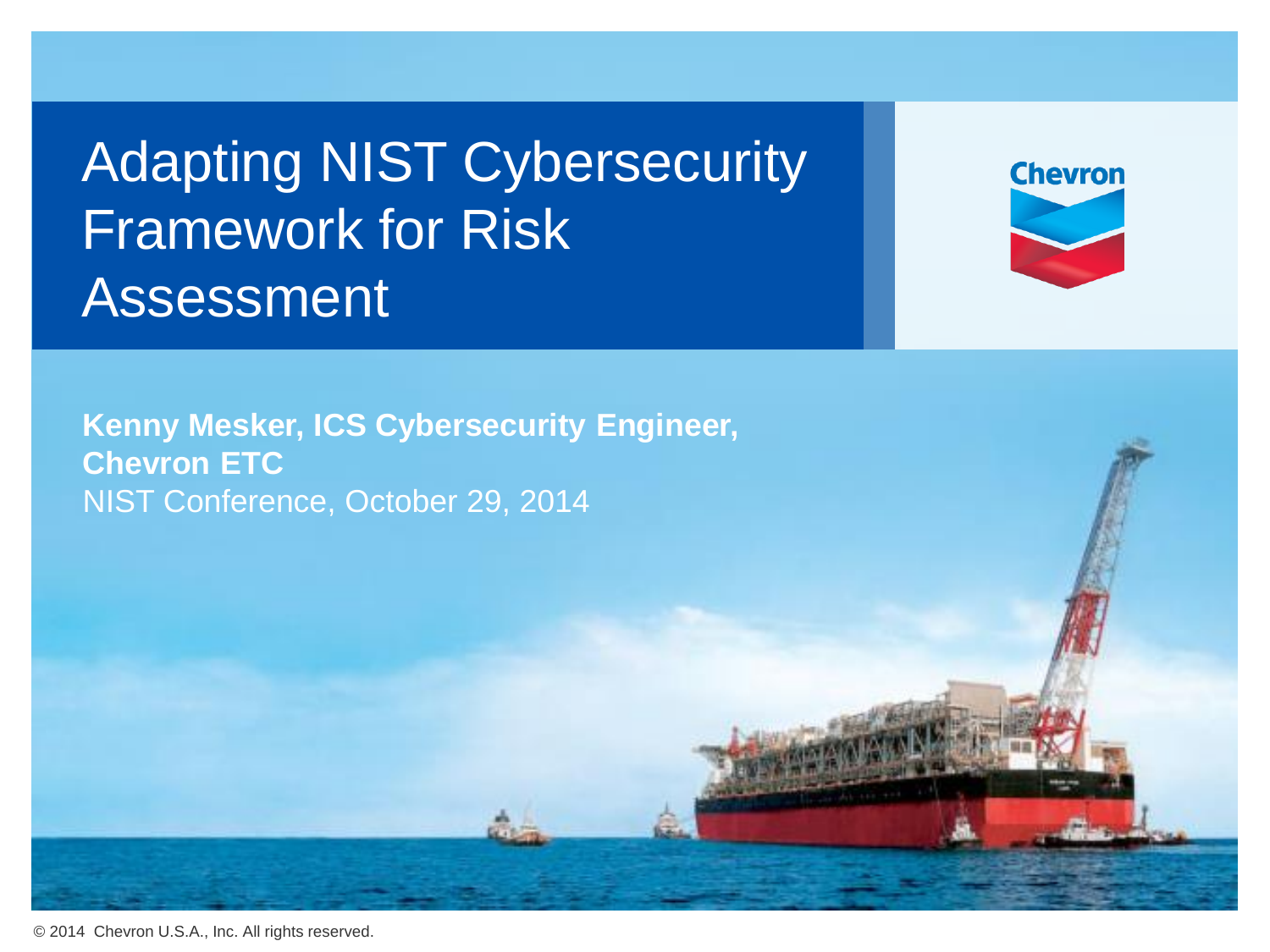## **Overview**



#### We need:

- **To align with industry standards**
- To provide an efficient method of providing an ICS cybersecurity risk assessment.
- A scorecard to measure business unit ICS cybersecurity posture so that our limited resources can be best focused where they are most needed.
- A common, standardized ICS cybersecurity assessment methodology that will provide a rationalized dashboard to measure enterprise-wide ICS cybersecurity posture.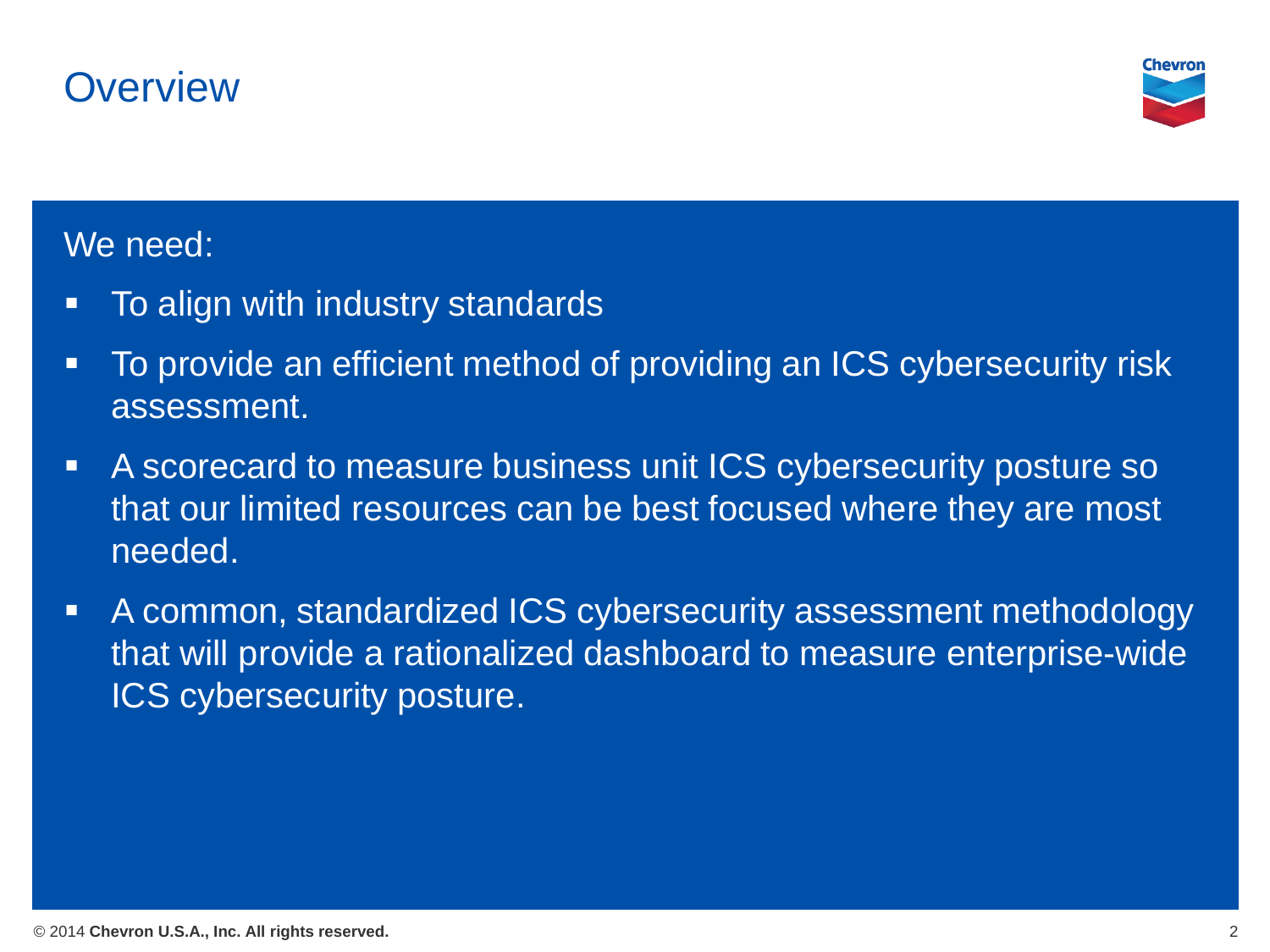## Goals



Develop an ICS Cybersecurity Risk Assessment methodology that provides the basis for enterprise-wide cybersecurity awareness and analysis that will allow us to:

- Impact the business unit the least
- Utilize fewer resources
- Align with industry standards
- Provide a quantitative view of risk
- Standardize the results
- Align with the tools and capabilities that exist today
- Provide specific and actionable mitigation recommendations
- Show our work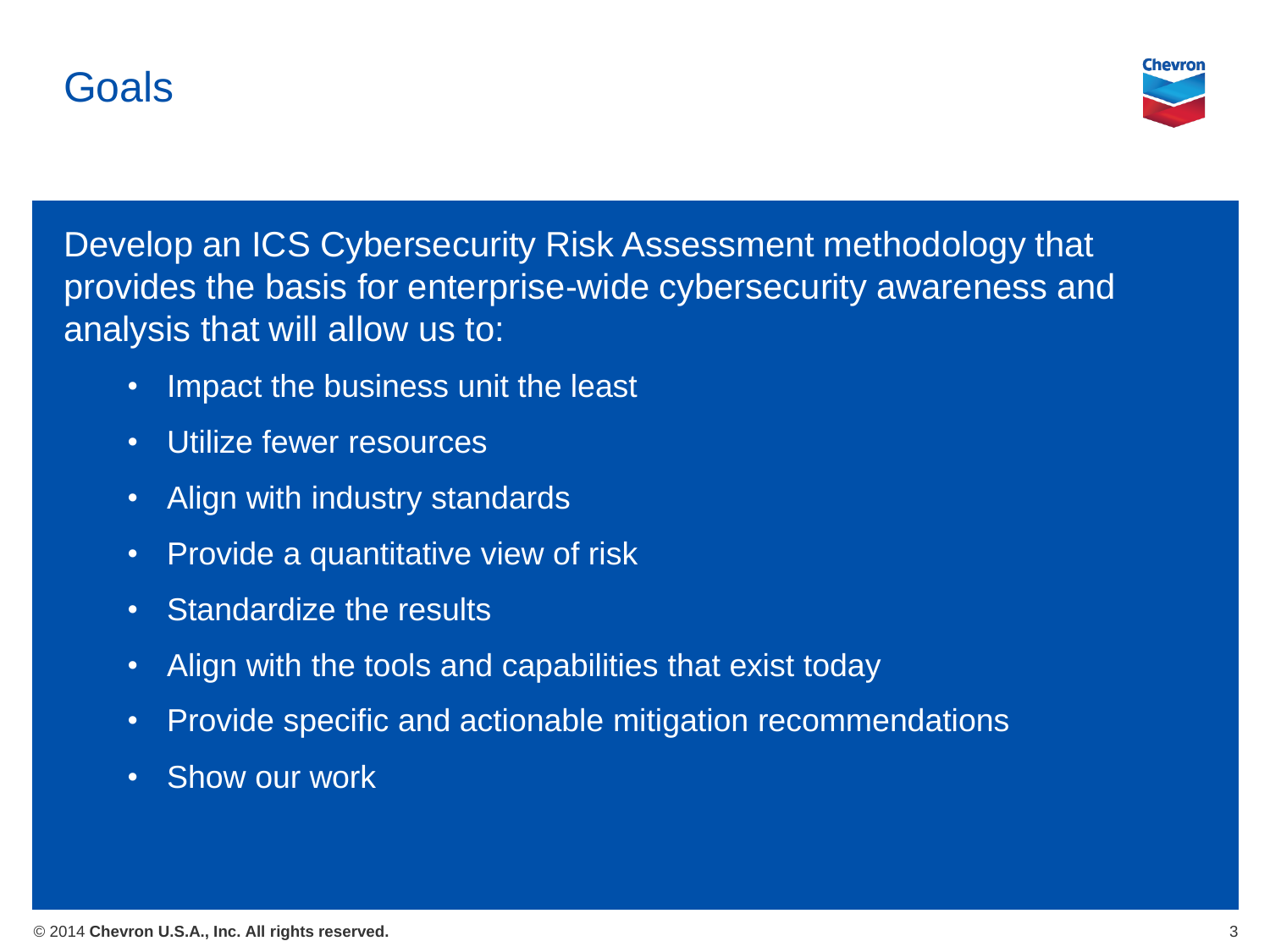# The Two Parts to a Risk Assessment.



#### **EXECONFORMANCE Assessment**

- Determination of how "conformant" an ICS is to a set of general expectations
- This is different from "compliance"
- **Risk Analysis** 
	- The identification and prioritization of risks based on the results of the conformance assessment

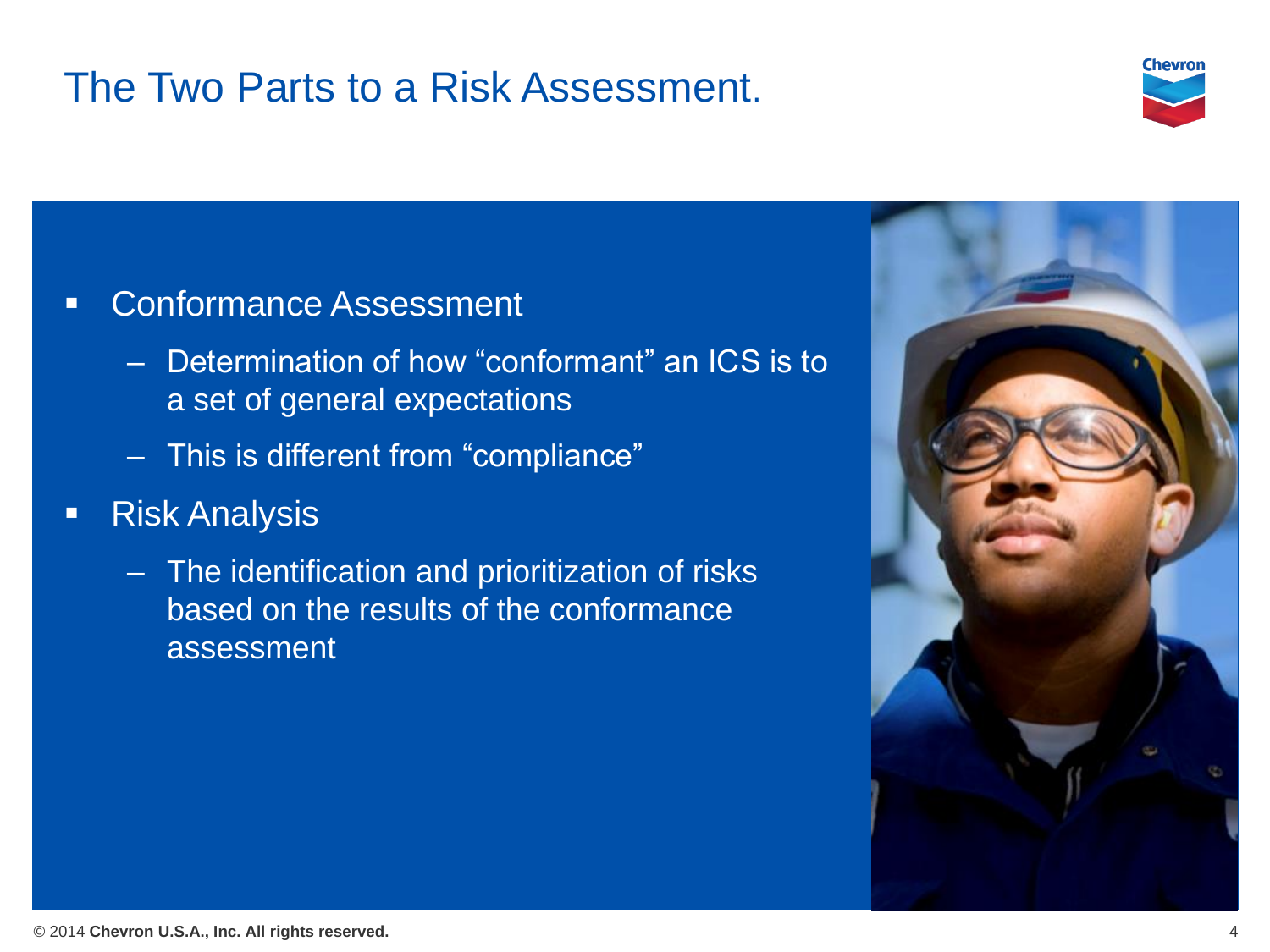# Preliminary Methodology Before NIST Cybersecurity Framework



First attempt was made in 2013 using DHS CSET Tool

- Provides questionnaires which align with industry standards
- Used 300 "basic" questions based on NIST 800
- Questions are weighted, prioritized, and areas of concern are determined
- However, this is done according to a DHS internal algorithm and cannot be modified
- This provides a quick (though not thorough or custom) solution to the conformance problem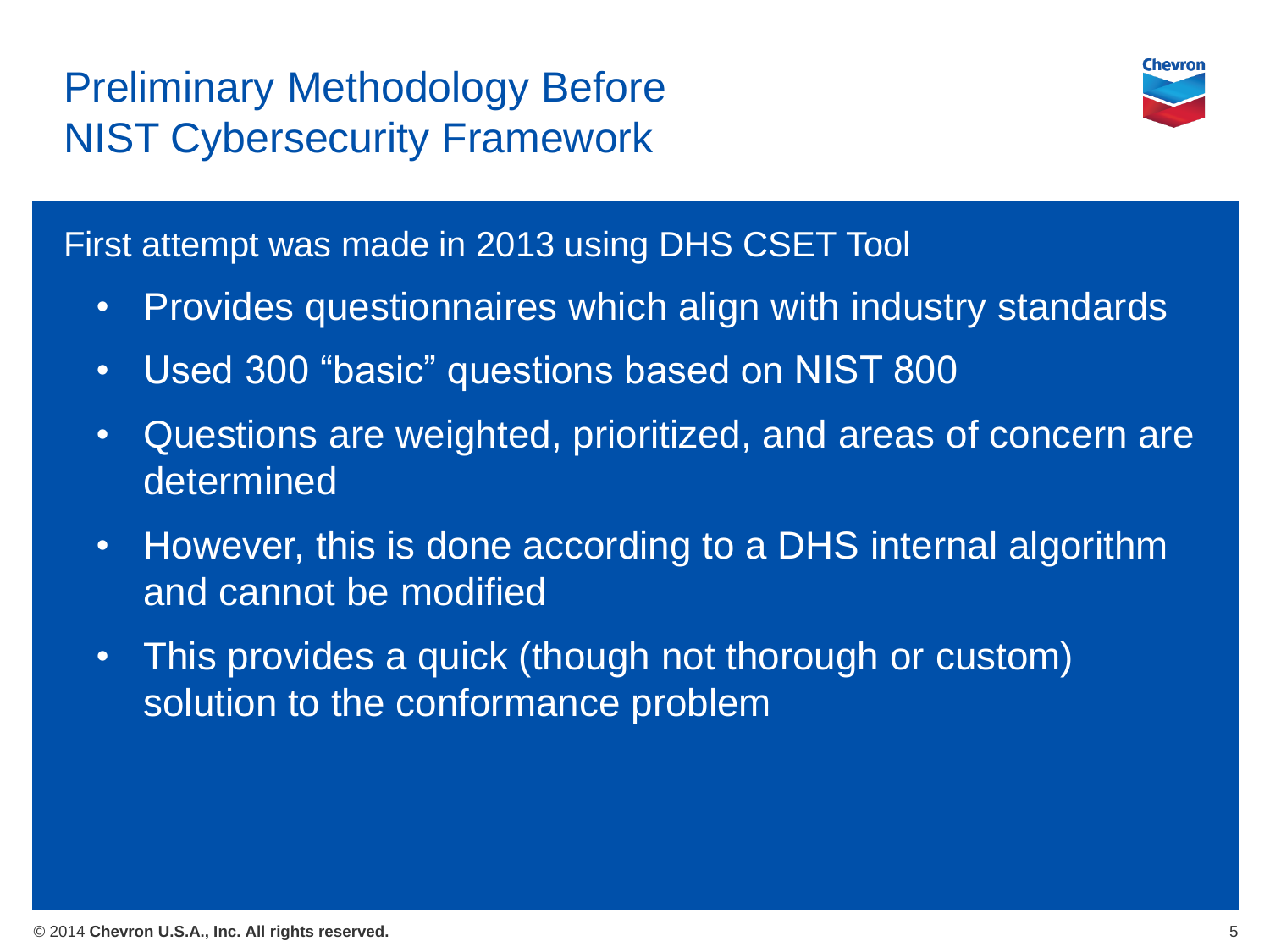

## Stakeholders were pleased with structured interview style

## BUT:

- Unable to add company-specific questions
- Binary answers (yes/no) to questions led to "yes bias"
- Results were generally useful, but lacked the granularity needed to focus on specific mitigations
- Results were influenced by the weighting and prioritizations that are hardcoded in the CSET tool by the DHS
- Outcome was good, but not great

Determined a more customizable solution was needed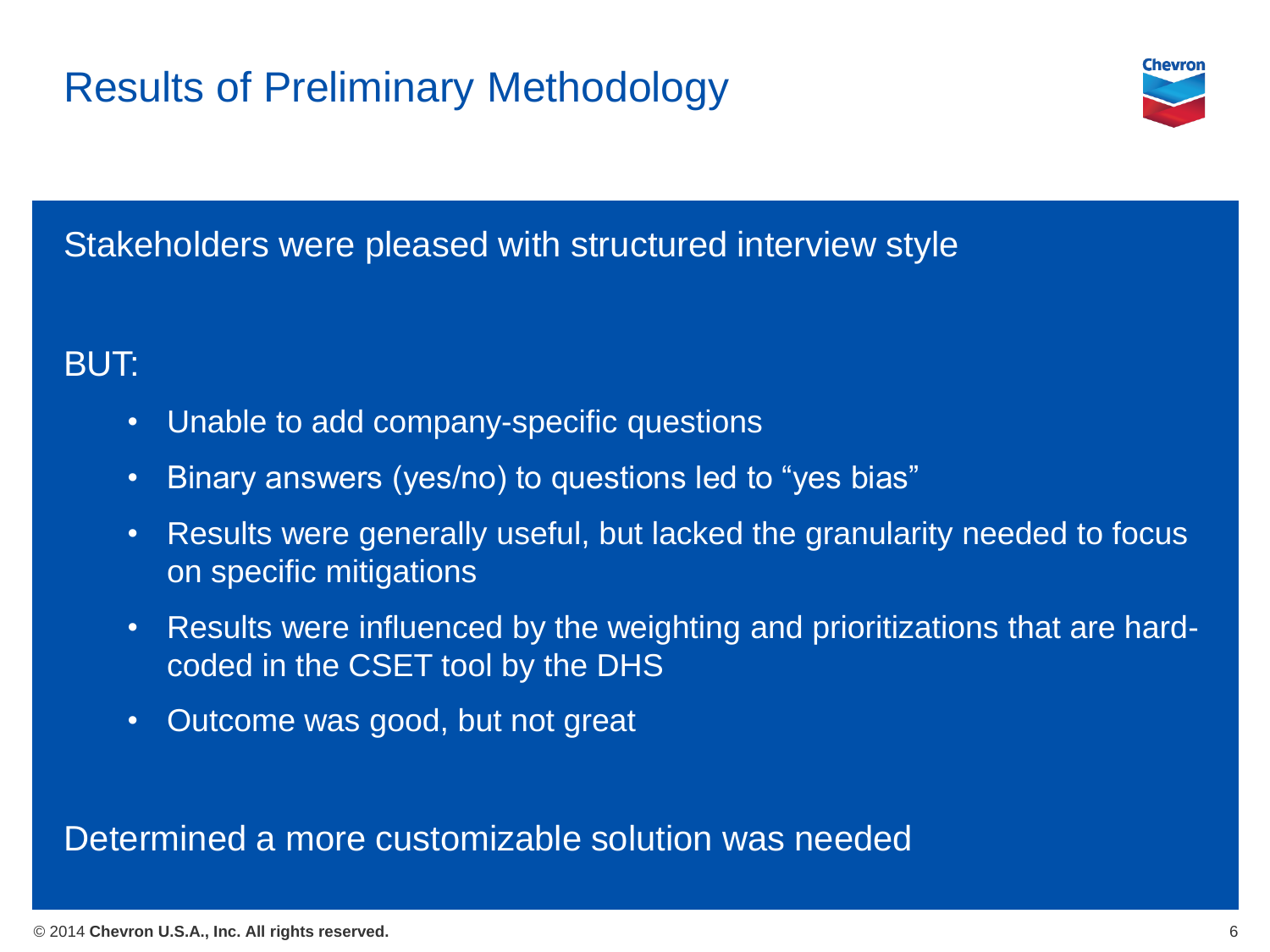# Framework for Improving Critical Infrastructure **Cybersecurity**



- February 12, 2014, as a result of the Presidential Executive Order 13636, the Framework for Improving Critical Infrastructure Cybersecurity was published by NIST
- Not a standard, but rather an approach to describing cybersecurity expectations
- Based on many standards, best practices, and guidelines
- **Easily relatable between internal and external stakeholders**
- **The Framework is technology neutral**
- **Can be applied internationally**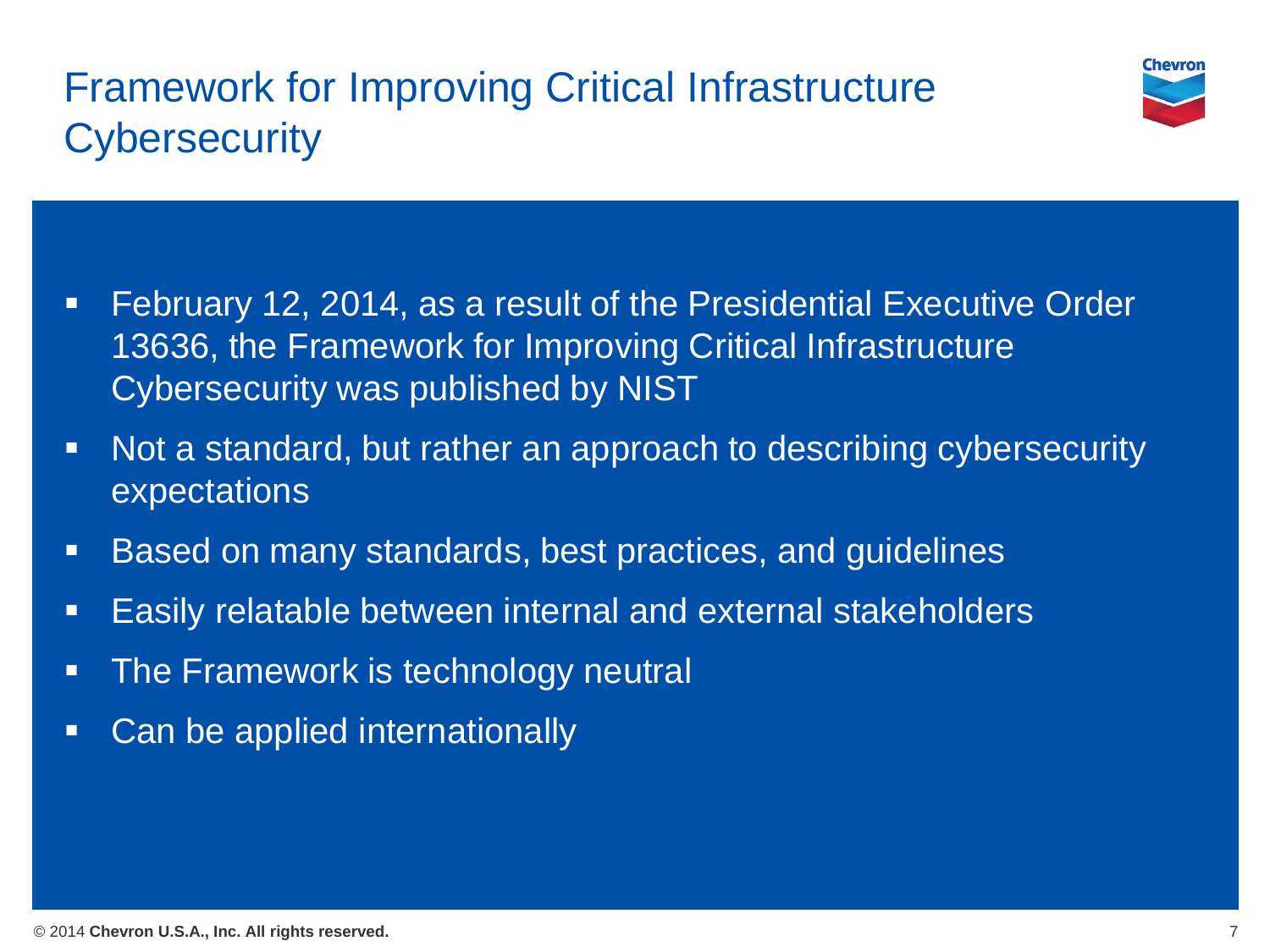# Alignment with NIST Cybersecurity Framework



• 22 Categories

#### • Provides common taxonomy

• Alignment with industry and corporate strategy • 98 Sub-categories •

| <b>Functions</b>                                     | Categories | <b>Subcategories</b> | <b>Informative References</b> |
|------------------------------------------------------|------------|----------------------|-------------------------------|
| <b>IDENTIFY</b>                                      |            |                      |                               |
| <b>PROTECT</b>                                       |            |                      |                               |
| <b>DETECT</b>                                        |            |                      |                               |
| <b>RESPOND</b>                                       |            |                      |                               |
| <b>RECOVER</b><br><b>Contract Contract</b><br>$\sim$ |            |                      |                               |

Image Source:

Reprinted courtesy of the National Institute of Standards and Technology, U.S. Department of Commerce. Not copyrightable in the United States.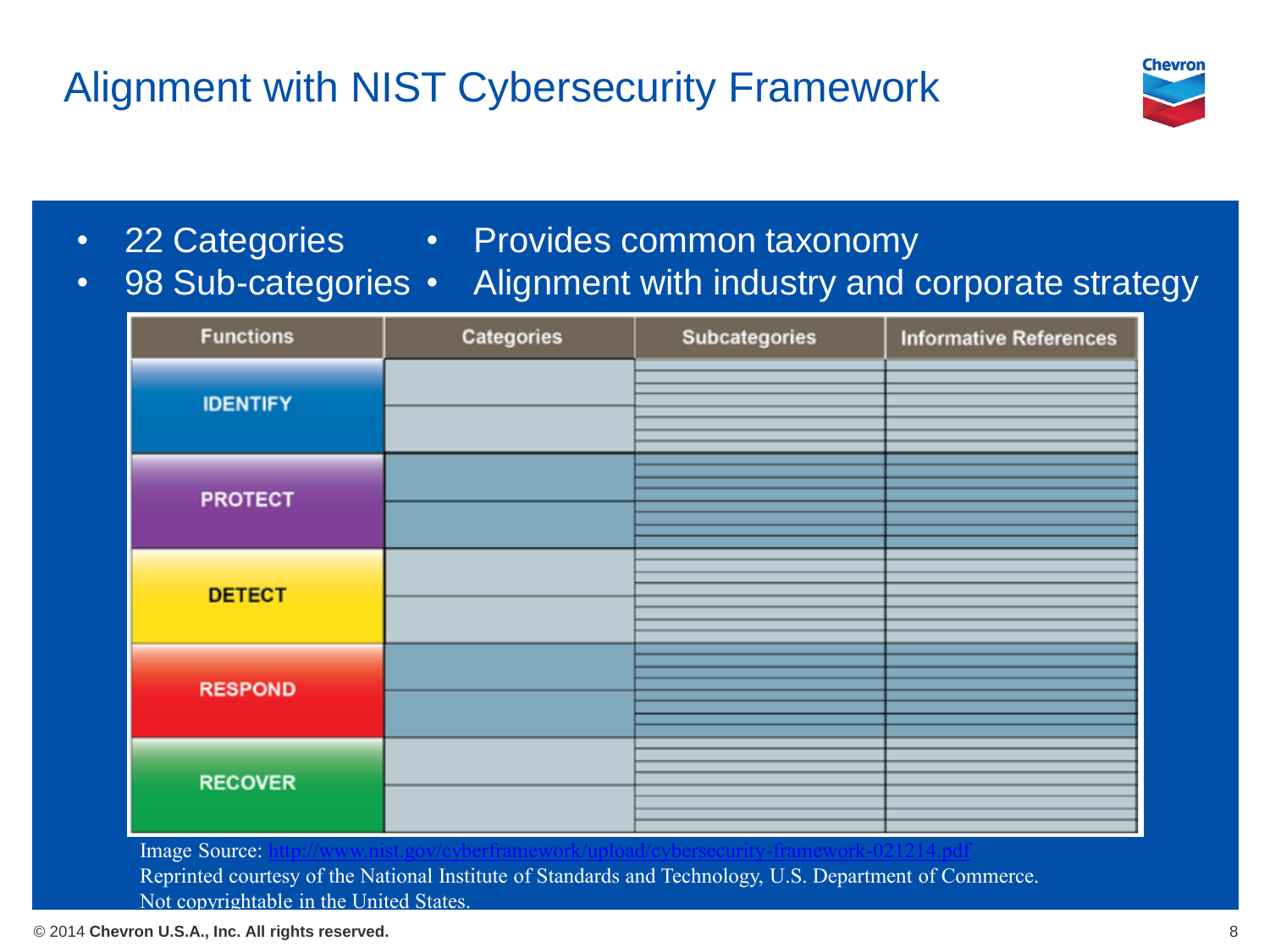# Original NIST Cybersecurity Framework



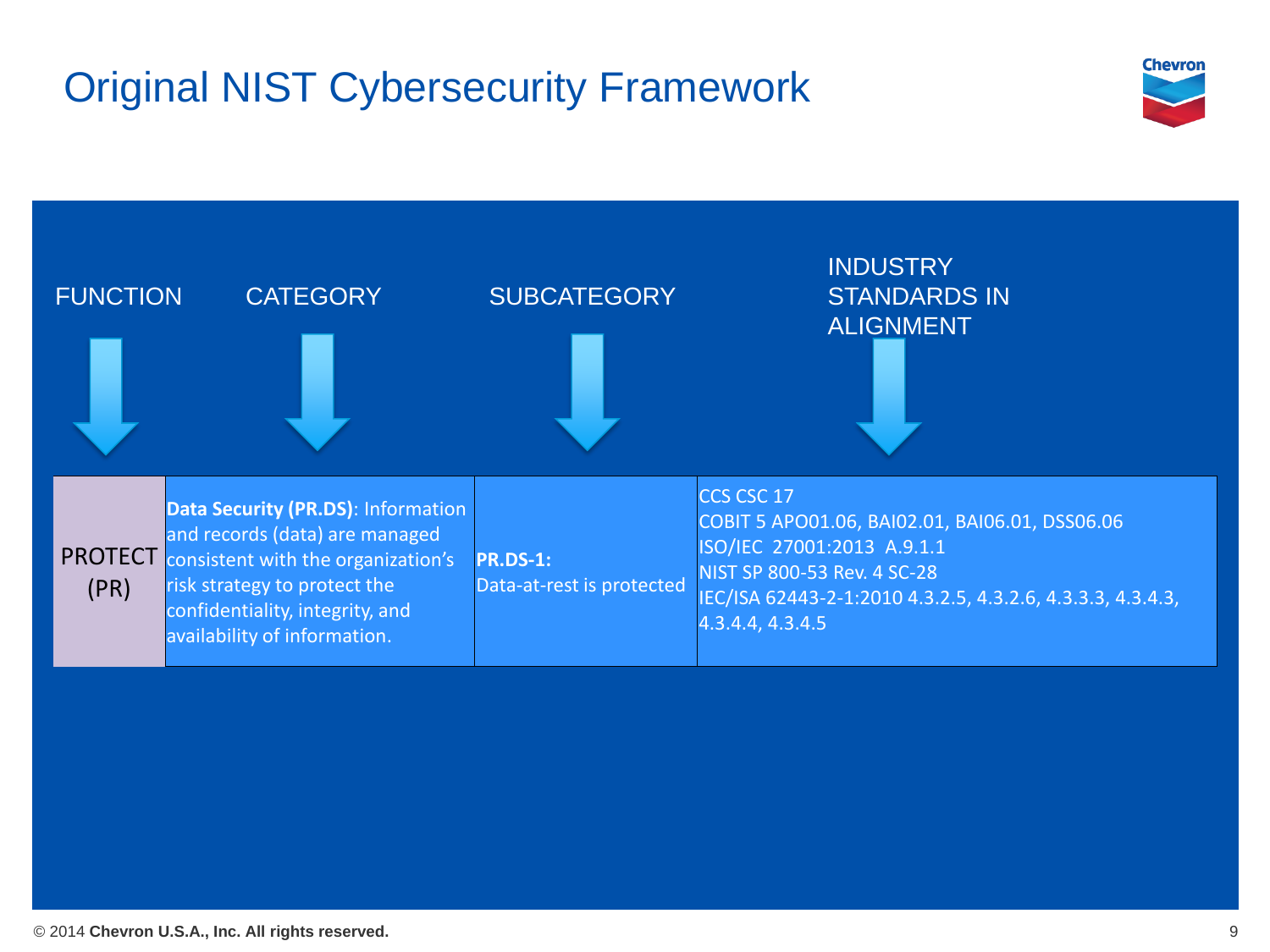# Add Assessment Criteria to Framework



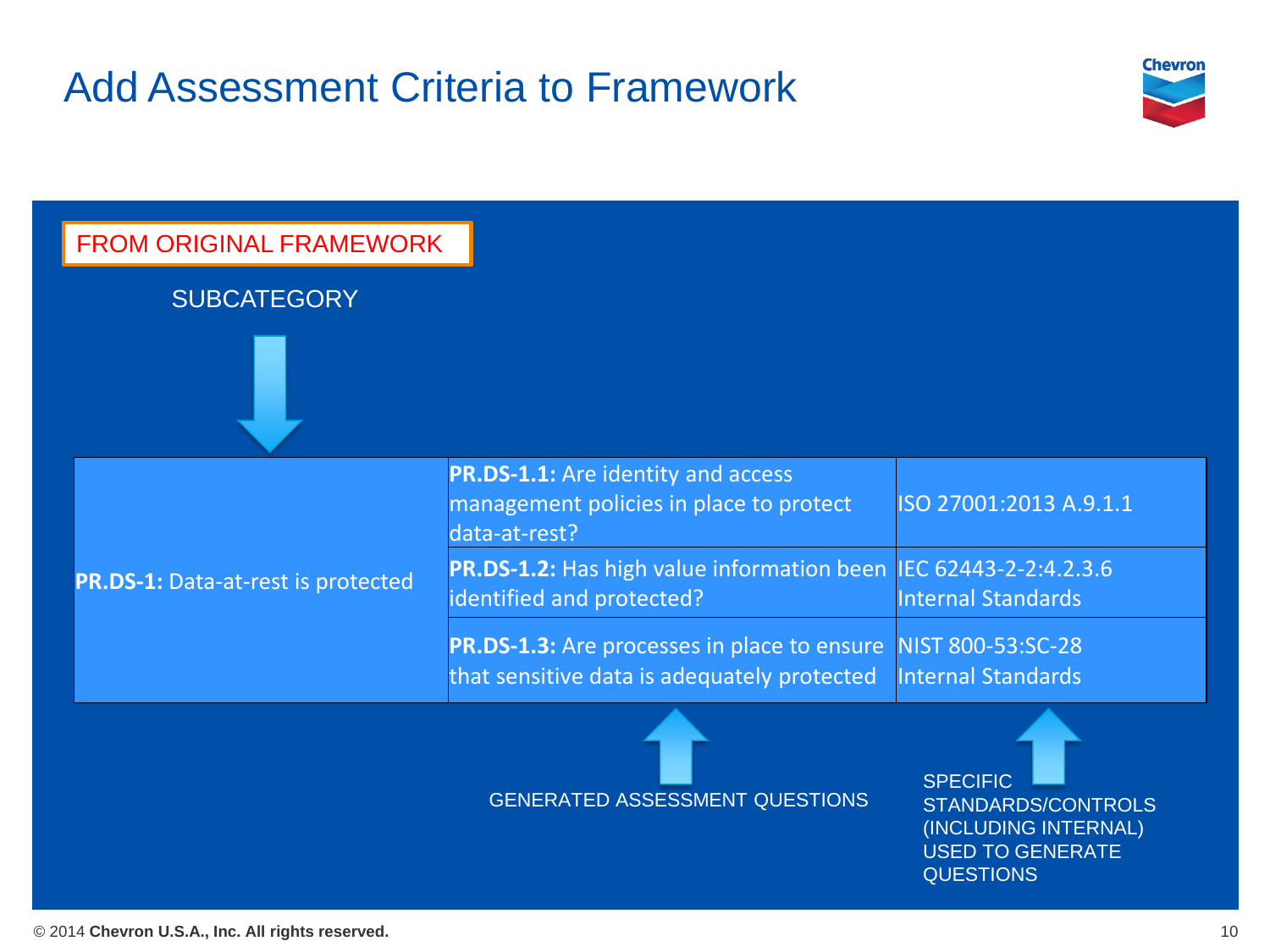## The Risk Assessment Scorecard



|                     |  | Not Aware                                     | Awareness<br>Initial                                                                                     | Fundamental<br>Application<br><b>Basic</b>                                                                  | Skilled<br>Application<br>Advanced                                                                                      |      | Mastery<br>Leader                                                                                                                                        |                                                                       |      |      |
|---------------------|--|-----------------------------------------------|----------------------------------------------------------------------------------------------------------|-------------------------------------------------------------------------------------------------------------|-------------------------------------------------------------------------------------------------------------------------|------|----------------------------------------------------------------------------------------------------------------------------------------------------------|-----------------------------------------------------------------------|------|------|
|                     |  | $\bullet$                                     |                                                                                                          | $\mathbf{z}$                                                                                                | а                                                                                                                       |      |                                                                                                                                                          |                                                                       |      |      |
|                     |  | No awareness, no knowledge                    | Processes are usually ad-hoc,<br>not documented (informal).<br>poorly controlled, and not<br>repeatable. | rocesses are managed.<br>locumented and used most<br>of the time. May still have<br>inconsistent execution. | Yocesses are standardized.<br>well established, consistently<br>used, repeatable, periodically<br>reviewed and updated. |      | Processes are continuously<br>ssessed for improvement<br>ould be considered best in<br>class or feading practice.<br>Shareable and adopted by<br>others. |                                                                       |      |      |
| DETECT (DE)<br>1.22 |  |                                               |                                                                                                          |                                                                                                             |                                                                                                                         |      |                                                                                                                                                          | <b>DE.AE-1:</b> A baseline of network operations and $e^{\circ}$ 1.33 |      |      |
|                     |  | <b>Anomalies and Events (DE.AE)</b>           |                                                                                                          |                                                                                                             |                                                                                                                         |      | <b>DE.AE-2:</b> Detected events are analyzed to unders                                                                                                   |                                                                       | 1.50 |      |
|                     |  |                                               |                                                                                                          |                                                                                                             |                                                                                                                         | 1.10 | DE.AE-3: Event data are aggregated and correlat 0 0.00                                                                                                   |                                                                       |      |      |
|                     |  |                                               |                                                                                                          |                                                                                                             |                                                                                                                         |      | DE.AE-4: Impact of events is determined                                                                                                                  |                                                                       | 1.67 |      |
|                     |  |                                               |                                                                                                          |                                                                                                             |                                                                                                                         |      |                                                                                                                                                          | <b>DE.AE-5:</b> Incident alert thresholds are establishe              |      | 1.00 |
|                     |  | <b>Security Continuous Monitoring (DE.CM)</b> |                                                                                                          |                                                                                                             |                                                                                                                         |      |                                                                                                                                                          | network is monitored to detect potential cybers 0.50                  |      |      |
|                     |  |                                               |                                                                                                          |                                                                                                             |                                                                                                                         |      |                                                                                                                                                          | <b>DE.CM-2:</b> The physical environment is monitore 3.00             |      |      |
|                     |  |                                               |                                                                                                          |                                                                                                             |                                                                                                                         |      |                                                                                                                                                          | <b>DE.CM-3:</b> Personnel activity is monitored to det 2.80           |      |      |
|                     |  |                                               |                                                                                                          |                                                                                                             |                                                                                                                         | 1.95 |                                                                                                                                                          | <b>DE.CM-4: Malicious code is detected</b>                            |      | 2.00 |
|                     |  |                                               |                                                                                                          |                                                                                                             |                                                                                                                         |      | <b>DE.CM-5:</b> Unauthorized mobile code is detected 3.00                                                                                                |                                                                       |      |      |
|                     |  |                                               |                                                                                                          |                                                                                                             |                                                                                                                         |      |                                                                                                                                                          | <b>DE.CM-6:</b> External service provider activity is md 3.00         |      |      |
|                     |  |                                               |                                                                                                          |                                                                                                             |                                                                                                                         |      |                                                                                                                                                          | <b>DE.CM-7:</b> Monitoring for unauthorized personne                  |      | 1.00 |
|                     |  |                                               |                                                                                                          |                                                                                                             |                                                                                                                         |      |                                                                                                                                                          | <b>DE.CM-8:</b> Vulnerability scans are performed                     |      | 0.33 |
|                     |  |                                               |                                                                                                          |                                                                                                             |                                                                                                                         |      | <b>DE.DP-1:</b> Roles and responsibilities for detection 0.00                                                                                            |                                                                       |      |      |
|                     |  |                                               |                                                                                                          |                                                                                                             |                                                                                                                         | 0.60 |                                                                                                                                                          | <b>DE.DP-2:</b> Detection activities comply with all appo             |      | 0.00 |
|                     |  | <b>Detection Processes (DE.DP)</b>            |                                                                                                          |                                                                                                             | ◯                                                                                                                       |      |                                                                                                                                                          | DE.DP-3: Detection processes are tested                               |      | 0.00 |
|                     |  |                                               |                                                                                                          |                                                                                                             |                                                                                                                         |      |                                                                                                                                                          | <b>DE.DP-4:</b> Event detection information is commun                 |      | 2.00 |
|                     |  |                                               |                                                                                                          |                                                                                                             |                                                                                                                         |      |                                                                                                                                                          | <b>DE.DP-5:</b> Detection processes are continuously if               |      | 1.00 |

#### © 2014 **Chevron U.S.A., Inc. All rights reserved.**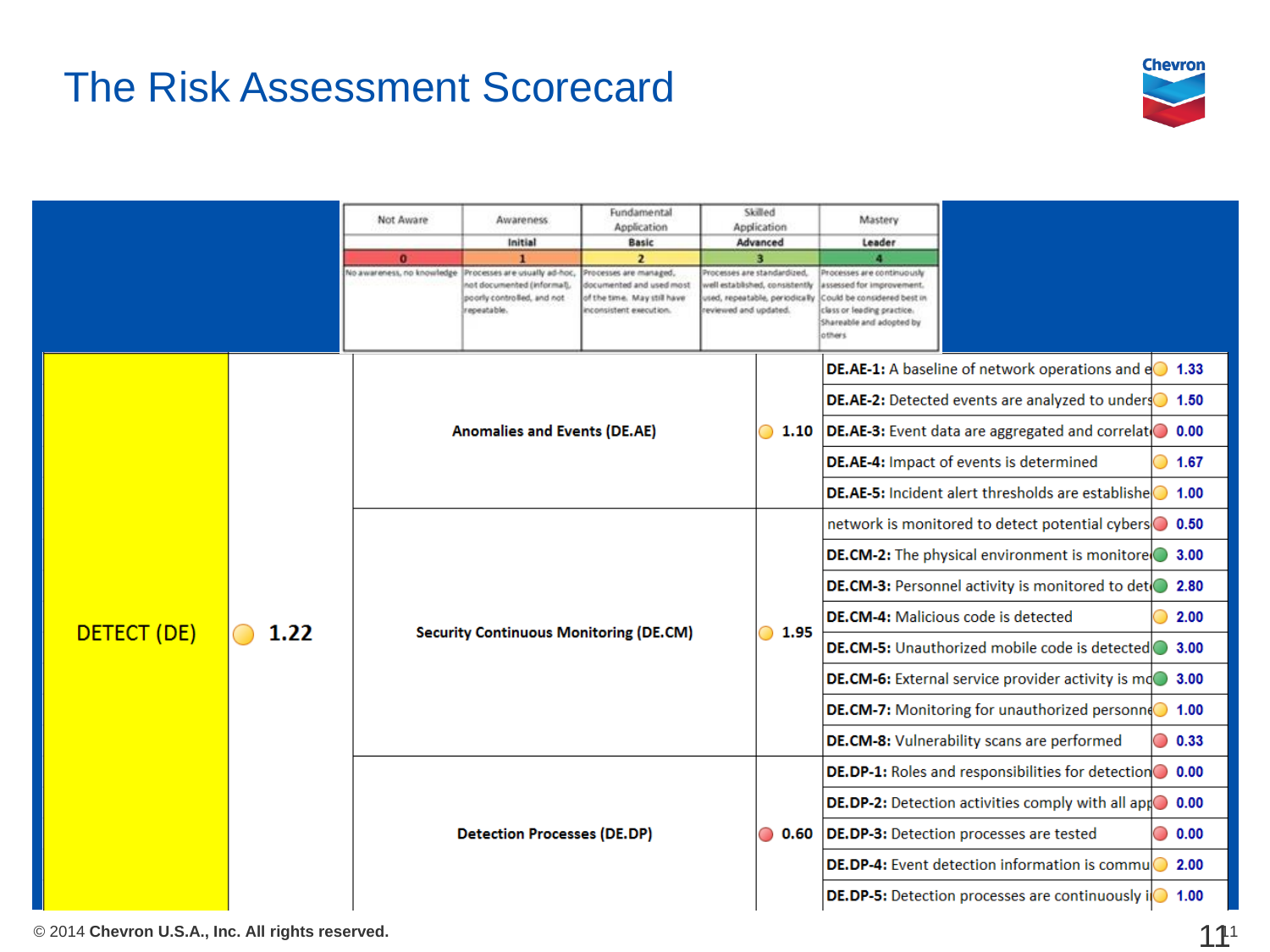## The Enterprise Risk Assessment Dashboard



| <b>Assessment Score</b>                                                                                      | <b>BU's</b><br>$ \mathbf{v} $ |                    |                    |                   |         |                              |
|--------------------------------------------------------------------------------------------------------------|-------------------------------|--------------------|--------------------|-------------------|---------|------------------------------|
|                                                                                                              | Θ.                            |                    |                    | N<br>Total $\Box$ |         | <b>Total</b><br>$\mathbf{A}$ |
| <b>Row Labels</b><br>$\mathbf{v}$                                                                            | <b>PCN N-1</b>                | PCN <sub>N-2</sub> | PCN <sub>N-3</sub> |                   | PCN A-1 |                              |
| ⊞ Identify                                                                                                   | 2.37                          | 2.09               | 2.37               | 2.28              | 1.66    | 1.66                         |
| <b>Protect</b>                                                                                               | 2.41                          | 2.31               | 2.46               | 2.39              | 1.86    | 1.86                         |
| <b>E Access Control</b>                                                                                      | 2.31                          | 2.00               | 2.54               | 2.28              | 2.27    | 2.27                         |
| <b>E</b> Awareness Training                                                                                  | 2.46                          | 2.46               | 2.46               | 2.46              | 1.48    | 1.48                         |
| PR.AT-1: All users are informed and trained                                                                  | 2.46                          | 2.46               | 2.46               | 2.46              | 1.75    | 1.75                         |
| PR.AT-2: Privileged users understand roles & responsibilities                                                | 2.46                          | 2.46               | 2.46               | 2.46              | 1.00    | 1.00                         |
| PR.AT-3: Third-party stakeholders (e.g., suppliers, customers, partners) understand roles & responsibilities | 2.46                          | 2.46               | 2.46               | 2.46              | 1.67    | 1.67                         |
| PR.AT-4: Senior executives understand roles & responsibilities                                               | 2.46                          | 2.46               | 2.46               | 2.46              | 2.00    | 2.00                         |
| PR.AT-5: Physical and information security personnel understand roles & responsibilities                     | 2.46                          | 2.46               | 2.46               | 2.46              | 1.00    | 1.00                         |
| ⊞ Data Security                                                                                              | 2.46                          | 2.37               | 2.51               | 2.45              | 2.19    | 2.19                         |
| <b>⊞ Information Protection</b>                                                                              | 2.31                          | 2.23               | 2.36               | 2.30              | 1.53    | 1.53                         |
| <b>⊞ Maintenance</b>                                                                                         | 2.46                          | 2.46               | 2.46               | 2.46              | 2.50    | 2.50                         |
| ⊞ Protective Technology                                                                                      | 2.58                          | 2.46               | 2.58               | 2.54              | 2.05    | 2.05                         |
| ⊞ Detect                                                                                                     | 2.21                          | 2.19               | 2.31               | 2.24              | 1.34    | 1.34                         |
| ⊕ Respond                                                                                                    | 2.40                          | 2.11               | 2.42               | 2.31              | 1.54    | 1.54                         |
| ⊞ Recover                                                                                                    | 2.15                          | 2.15               | 2.15               | 2.15              | 1.50    | 1.50                         |
| <b>Grand Total</b>                                                                                           | 2.35                          | 2.19               | 2.39               | 2.31              | 1.64    | 1.64                         |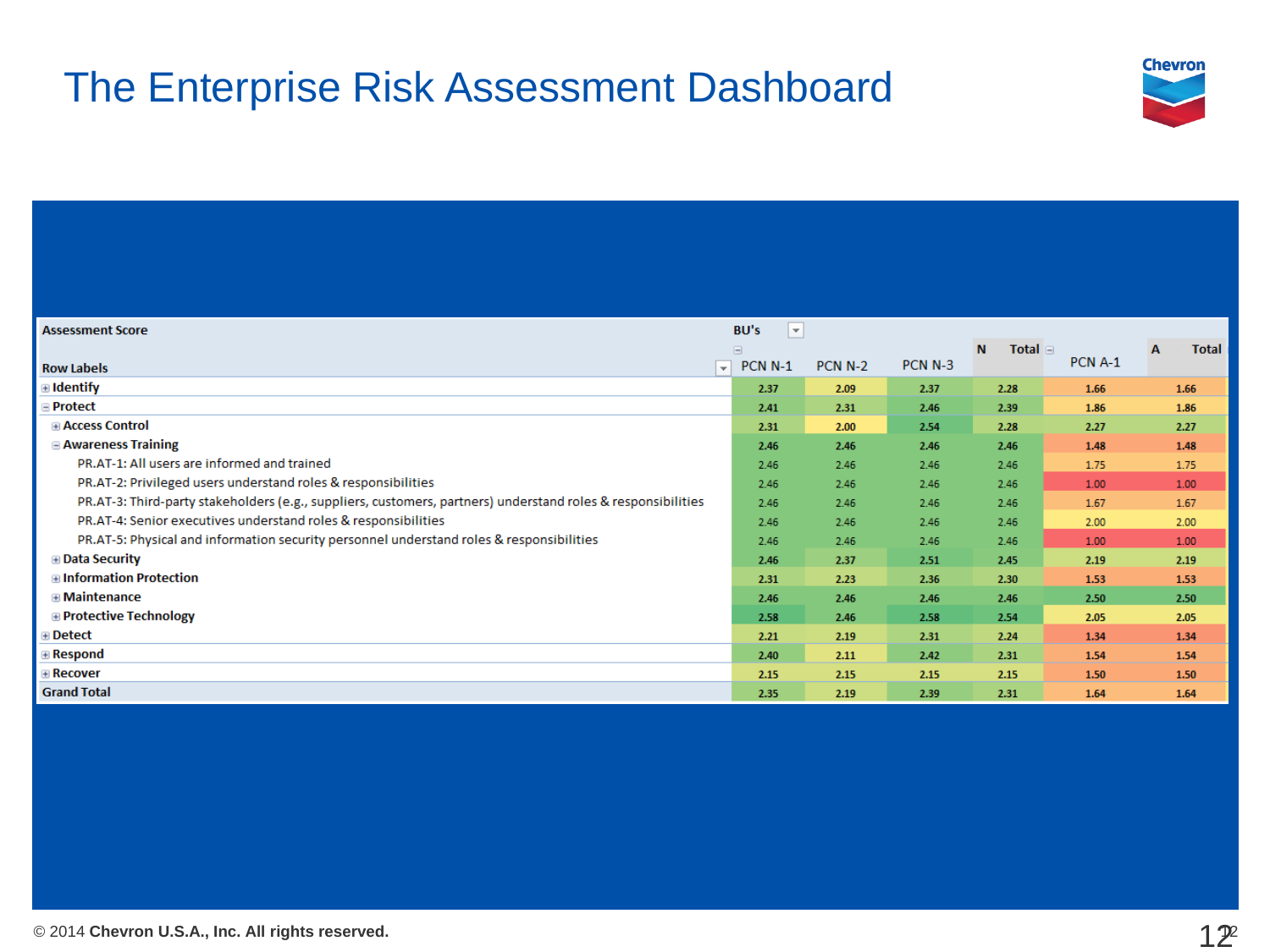# Risk Assessment Methodology Summary